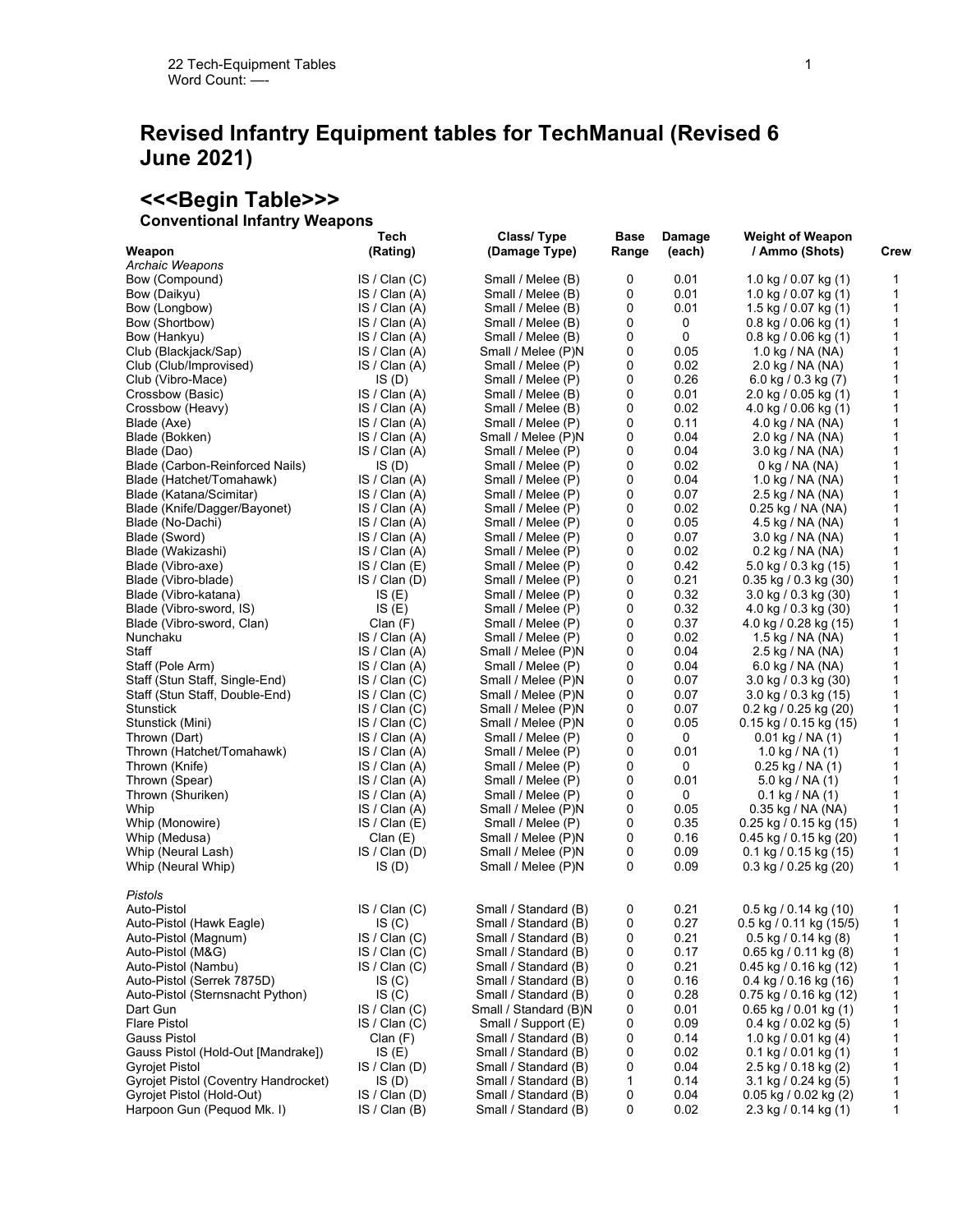| Laser Pistol                          | IS / Clan (D) | Small / Standard (E)  | 1 | 0.21 | 1.0 kg / 0.3 kg $(16)$     | 1            |
|---------------------------------------|---------------|-----------------------|---|------|----------------------------|--------------|
| Laser Pistol (Blazer)                 | IS / Clan (D) | Small / Standard (E)  | 1 | 0.26 | $2.0$ kg / 0.3 kg (8)      | $\mathbf{1}$ |
| Laser Pistol (ER)                     | Clan(F)       | Small / Standard (E)  | 1 | 0.21 | 1.0 kg / 0.3 kg (10)       | $\mathbf{1}$ |
|                                       | IS / Clan (D) |                       | 0 | 0.14 |                            | $\mathbf{1}$ |
| Laser Pistol (Hold-Out)               |               | Small / Standard (E)  |   |      | 0.05 kg / 0.02 kg (6)      |              |
| Laser Pistol (Hold-Out [White Dwarf]) | IS(D)         | Small / Standard (E)  | 0 | 0.02 | $0.25$ kg / NA (1-D)       | $\mathbf{1}$ |
| Laser Pistol (Nakjima)                | IS(D)         | Small / Standard (E)  | 1 | 0.18 | 1.0 kg / 0.3 kg $(30)$     | $\mathbf{1}$ |
| Laser Pistol (Sunbeam)                | IS(D)         | Small / Standard (E)  | 1 | 0.28 | 1.0 kg / 0.3 kg $(7)$      | 1            |
| Laser Pistol (Sunbeam Nova)           | IS(E)         | Small / Standard (E)  | 0 | 0.26 | 1.5 kg / 0.3 kg (3)        | $\mathbf{1}$ |
| Needler Pistol                        | IS / Clan (D) | Small / Standard (B)N | 0 | 0.23 | 0.3 kg / 0.07 kg (10)      | $\mathbf{1}$ |
| Needler Pistol (Hold-Out)             | IS / Clan (D) | Small / Standard (B)N | 0 | 0.11 | $0.05$ kg / 0.03 kg (5)    | $\mathbf{1}$ |
| Needler Pistol (M&G Flechette)        | IS / Clan (D) | Small / Standard (B)N | 0 | 0.11 | 0.5 kg / 0.17 kg (15/3)    | 1            |
| Needler Pistol (Sea Eagle)            | IS(D)         | Small / Standard (B)N | 0 | 0.11 | $0.35$ kg / 0.1 kg (10/2)  | $\mathbf{1}$ |
| Paint Gun (LGB-46R)                   | IS / Clan(C)  | Small / Standard (E)  | 0 | 0    | 1.8 kg / 0.64 kg (15)      | $\mathbf{1}$ |
| Pistol (Flamer)                       | IS / Clan(C)  | Small / Standard (E)  | 0 | 0.34 | 1.2 kg / 0.8 kg (10)       | $\mathbf{1}$ |
| Pistol (Hold-Out)                     | IS / Clan (D) | Small / Standard (B)  | 0 | 0.03 | 0.2 kg / 0.02 kg (2)       | 1            |
|                                       |               |                       |   |      |                            | $\mathbf{1}$ |
| Pistol (Makeshift)                    | IS(B)         | Small / Standard (B)  | 0 | 0.02 | 1.0 kg / 0.01 kg (1)       |              |
| Pistol (TK Enforcer Semi-Automatic)   | IS(C)         | Small / Standard (B)  | 0 | 0.20 | 1.6 kg / 0.20 kg (20/5)    | $\mathbf{1}$ |
| Pistol (Spitball Gas Weapon)          | IS(C)         | Small / Standard (B)  | 0 | 0    | 1.0 kg / 0.04 kg (25)      | $\mathbf{1}$ |
| Pistol (Sternsnacht Heavy [Claymore]) | IS(C)         | Small / Standard (B)  | 0 | 0.09 | 2.5 kg / 0.09 kg (3)       | $\mathbf{1}$ |
| Pulse Laser Pistol (Clan)             | Clan (F)      | Small / Standard (E)  | 1 | 0.20 | 1.0 kg / 0.3 kg (10/2)     | $\mathbf{1}$ |
| Pulse Laser Pistol (IS)               | IS(D)         | Small / Standard (E)  | 0 | 0.14 | 1.0 kg / 0.3 kg $(15/3)$   | $\mathbf{1}$ |
| Revolver                              | IS / Clan (B) | Small / Standard (B)  | 0 | 0.17 | $0.5$ kg / 0.06 kg (6)     | 1            |
| Revolver (Magnum)                     | IS / Clan(C)  | Small / Standard (B)  | 0 | 0.18 | $0.5$ kg $/ 0.06$ kg $(5)$ | $\mathbf{1}$ |
| Sonic Stunner                         | IS / Clan (D) | Small / Standard (E)N | 0 | 0.07 | $0.6$ kg / 0.3 kg (30)     | 1            |
| <b>Trang Gun</b>                      | IS / Clan(C)  | Small / Standard (B)N | 0 | 0.14 | 1.5 kg / 0.04 kg (10)      | $\mathbf{1}$ |
|                                       |               |                       |   |      |                            |              |
| Rifles                                |               |                       |   |      |                            |              |
| Auto-Rifle                            | IS / Clan(C)  | Small / Standard (B)  | 1 | 0.52 | 4.0 kg / 0.48 kg (30/2)    | 1            |
| Elephant Gun                          | IS / Clan(B)  | Small / Standard (B)  | 1 | 0.11 | 5.0 kg / 0.04 kg (2)       | $\mathbf{1}$ |
| Gauss Rifle (Thunderstroke)           | IS(E)         | Small / Standard (B)  | 1 | 0.26 | 7.0 kg / 0.33 kg (5)       | 1E           |
| Gauss Rifle (Thunderstroke II)        | IS(E)         | Small / Standard (B)  | 2 | 0.53 | 6.5 kg / 0.42 kg (20)      | $\mathbf{1}$ |
| Gyroslug Carbine                      | IS / Clan (D) | Small / Standard (B)  | 1 | 0.28 | 4.0 kg / 1.84 kg (20)      | $\mathbf{1}$ |
| Gyroslug Carbine (Star King)          | IS (D)        | Small / Standard (B)  | 1 | 0.35 | 5.2 kg / 2.3 kg (20)       | $\mathbf{1}$ |
| Gyroslug Rifle                        | IS / Clan (D) | Small / Standard (B)  | 1 | 0.35 | $8.0$ kg / 5.8 kg (50)     | $\mathbf{1}$ |
| Gyrojet Gun (Heavy)                   | IS / Clan (D) | Small / Standard (B)  | 2 | 0.21 | 10.0 kg / 1.0 kg (5)       | $\mathbf{1}$ |
|                                       |               |                       | 1 | 0.35 |                            | $\mathbf{1}$ |
| Gyrojet Rifle                         | IS / Clan (D) | Small / Standard (B)  |   |      | 7.0 kg / 1.3 kg (10)       |              |
| Harpoon (Pequod Mk. 2)                | IS / Clan (C) | Small / Standard (B)  | 1 | 0.06 | 4.1 kg / 0.36 kg (2)       | $\mathbf{1}$ |
| Laser Rifle                           | IS / Clan (D) | Small / Standard (E)  | 2 | 0.28 | $5.0$ kg / 0.3 kg (6)      | $\mathbf{1}$ |
| Laser Rifle (Blazer)                  | IS / Clan (D) | Small / Standard (E)  | 2 | 0.35 | 7.0 kg / 0.3 kg (3)        | 1            |
| Laser Rifle (Ebony Assault)           | IS(F)         | Small / Standard (E)  | 2 | 0.21 | 10.0 kg / 0.3 kg (3)       | $\mathbf{1}$ |
| Laser Rifle (ER)                      | Clan (F)      | Small / Standard (E)  | 3 | 0.28 | $5.0$ kg / 0.3 kg (6)      | 1            |
| Laser Rifle (ER, Starfire)            | IS $(E)$      | Small / Standard (E)  | 3 | 0.28 | $5.0$ kg / 0.3 kg (5)      | $\mathbf{1}$ |
| Laser Rifle (Federated-Barrett M61A)  | IS(D)         | Small / Standard (E)  | 2 | 0.75 | 6.0 kg / 0.3 kg (6)        | $\mathbf{1}$ |
| Laser Rifle (Intek)                   | IS(D)         | Small / Standard (E)  | 3 | 0.21 | 5.0 kg / 0.3 kg (15)       | 1            |
| Laser Rifle (Magna)                   | IS / Clan (D) | Small / Standard (E)  | 2 | 0.26 | 6.0 kg / 0.3 kg $(6)$      | 1            |
| Laser Rifle (Marx XX)                 | IS / Clan (D) | Small / Standard (E)  | 3 | 0.26 | 6.0 kg / 0.3 kg (5)        | 1            |
| Laser Rifle (Mauser 960 Assault Sys.) | IS(E)         | Small / Standard (E)  | 2 | 0.93 | 10.8 kg / 0.3 kg (15/2)    | 1            |
| Laser Rifle (Mauser 1200 LSS)         | IS(E)         | Small / Standard (E)  | 2 | 1.04 | 11.0 kg / 0.3 kg $(6/1)$   | 1            |
| Laser Rifle (Mauser IIC)              |               |                       |   |      |                            |              |
| (Non-Inferno Ammo)                    | Clan(F)       | Small / Standard (E)  | 3 | 1.37 | 12.0 kg / 0.3 kg (6)       | 1E           |
| (Inferno Ammo)                        | Clan(F)       | Small / Standard (E)F | 3 | 0.90 | 12.0 kg / 0.3 kg (6)       | 1E           |
| Laser Rifle (Maxell PL-10)            | IS(D)         | Small / Standard (E)  | 2 | 0.26 | 6.5 kg / 0.3 kg $(3)$      | 1            |
| Needler Rifle                         | IS / Clan (D) | Small / Standard (B)N | 0 | 0.23 | 1.0 kg / 0.2 kg (20)       | 1            |
| Needler Rifle (Shredder Heavy)        | IS(D)         | Small / Standard (B)N | 0 | 0.34 | 1.0 kg / 0.24 kg (10)      | 1            |
| Needler Rifle (M&G Flechette)         | IS / Clan (D) | Small / Standard (B)N | 0 | 0.11 | 1.5 kg / 0.24 kg (30)      | 1            |
| Pulse Laser Rifle (Clan)              |               |                       |   | 0.33 | 5.0 kg / 0.3 kg (8/1)      |              |
|                                       | Clan (F)      | Small / Standard (E)  | 2 |      |                            | $\mathbf{1}$ |
| Pulse Laser Rifle (IS)                | IS(D)         | Small / Standard (E)  | 1 | 0.25 | 5.0 kg / 0.3 kg (6/1)      | $\mathbf{1}$ |
| Rifle (Bolt-Action)                   | IS / Clan (B) | Small / Standard (B)  | 1 | 0.14 | $3.0$ kg $/ 0.06$ kg $(5)$ | $\mathbf{1}$ |
| Rifle (Federated-Barrett M42B)        | IS(C)         | Small / Standard (B)B | 1 | 1.02 | 6.0 kg / 0.24 kg (50/5)    | $\mathbf{1}$ |
| Rifle (Federated Long)                | IS(C)         | Small / Standard (B)  | 1 | 0.35 | 5.0 kg / 0.15 kg (10)      | 1            |
| Rifle (Imperator AX-22 Assault)       | IS(C)         | Small / Standard (B)  | 1 | 0.52 | 3.5 kg / 0.24 kg (15/1)    | $\mathbf{1}$ |
| Rifle (M&G G-150)                     | IS(C)         | Small / Standard (B)  | 2 | 0.32 | 3.5 kg / 0.15 kg (9/3)     | $\mathbf{1}$ |
| Rifle (Makeshift)                     | IS(B)         | Small / Standard (B)  | 1 | 0.03 | 6.0 kg / 0.02 kg (1)       | $\mathbf{1}$ |
| Rifle (Minolta 9000 Adv. Sniper Sys.) | IS(D)         | Small / Standard (B)  | 2 | 0.35 | 6.0 kg / 0.12 kg (10)      | 1            |
| Rifle (Radium Sniper)                 | IS(E)         | Small / Standard (E)  | 3 | 0.36 | 12 kg / 0.33 kg (5)        | $\mathbf{1}$ |
| Rifle (Sniper)                        | IS / Clan (B) | Small / Standard (B)  | 2 | 0.18 | 10.0 kg / 0.06 kg (5)      | $\mathbf{1}$ |
| Rifle (TK Assault)                    | IS(C)         | Small / Standard (B)  | 1 | 0.44 | 5.5 kg / 0.32 kg (20/2)    | 1            |
| Rifle (Zeus Heavy)                    | IS / Clan(C)  | Small / Standard (B)  | 1 | 0.22 | 8.0 kg / 0.08 kg (5)       | 1            |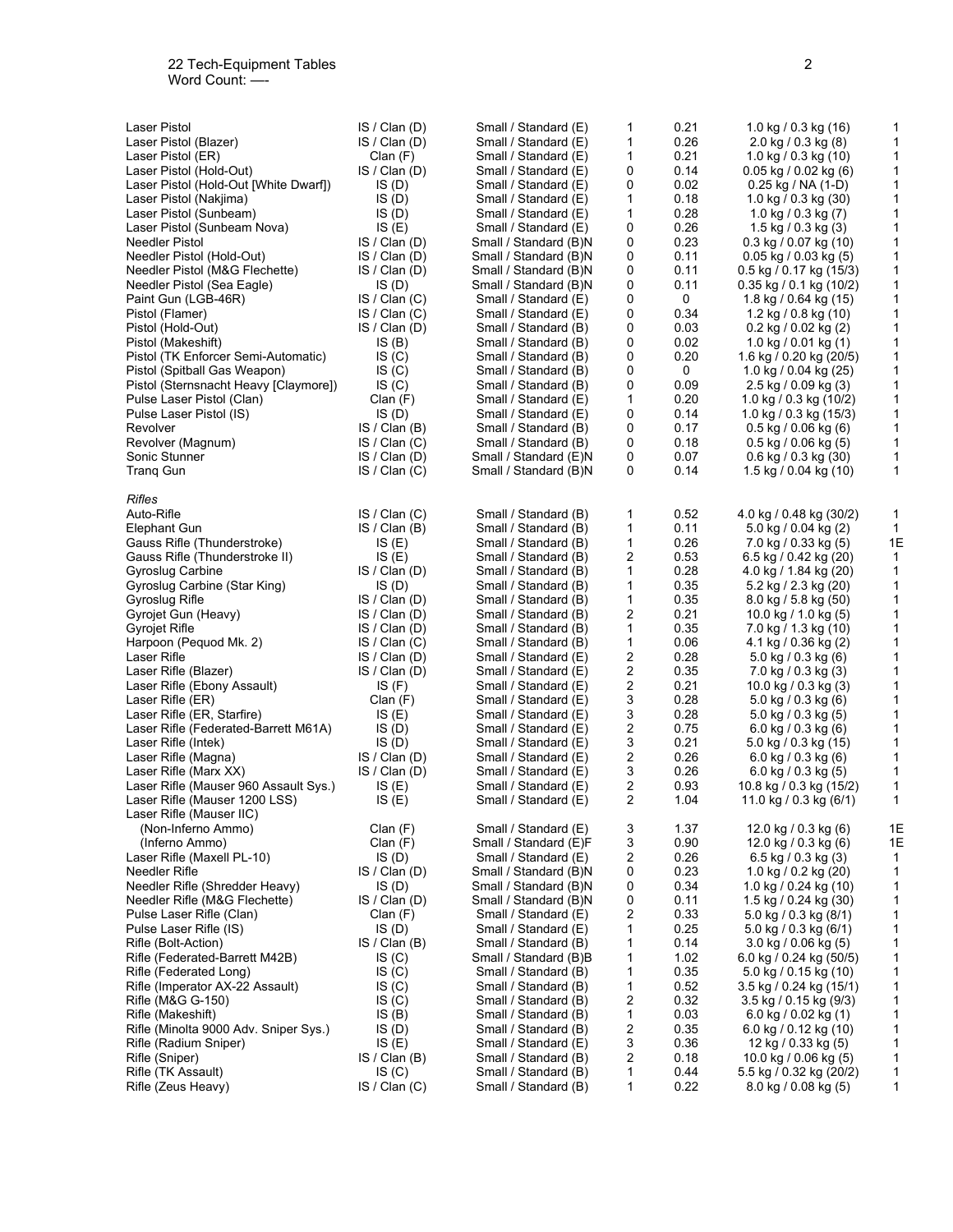| Shotquns                            |               |                       |                         |      |                                        |                         |
|-------------------------------------|---------------|-----------------------|-------------------------|------|----------------------------------------|-------------------------|
| Auto-Shotgun                        | IS / Clan(C)  | Small / Standard (B)  | 0                       | 0.23 | 5.0 kg / 0.27 kg (12/3)                | 1                       |
| Ceres Arms Crowdbuster              | IS(D)         | Small / Standard (E)N | 0                       | 0.11 | 1.0 kg / 0.3 kg (15)                   | 1                       |
| Gel Gun (Buccaneer)                 | IS(C)         | Small / Standard (B)  | 0                       | 0.07 | $2.5$ kg / 0.85 kg (5)                 | 1                       |
| Shotgun (Avenger CCW)               | Clan(C)       | Small / Standard (B)  | 0                       | 0.33 | 5.5 kg / 0.4 kg (15/5)                 | $\mathbf{1}$            |
| Shotqun (Combat)                    | IS / Clan(C)  | Small / Standard (B)  | 0                       | 0.27 | $4.5$ kg / 0.14 kg (8)                 | $\mathbf{1}$            |
| Shotgun (Double-Barrel)             | IS / Clan (B) | Small / Standard (B)  | 0                       | 0.03 | 4.0 kg / 0.04 kg $(2)$                 | $\mathbf{1}$            |
| Shotgun (Double-Barrel, Sawed-Off)  | IS / Clan (B) | Small / Standard (B)  | 0                       | 0.03 | $3.0 \text{ kg} / 0.04 \text{ kg}$ (2) | $\mathbf{1}$            |
| Shotgun (Pump-Action)               | IS / Clan (B) | Small / Standard (B)  | 0                       | 0.08 | 4.0 kg / 0.12 kg (6)                   | $\mathbf{1}$            |
| Shotgun (Pump-Action, Sawed-Off)    | IS / Clan (B) | Small / Standard (B)  | 0                       | 0.08 | 3.0 kg / 0.12 kg (6)                   | 1                       |
| Submachine Guns                     |               |                       |                         |      |                                        |                         |
| Auto-Pistol (Mydron)                | IS / Clan(C)  | Small / Standard (B)  | 0                       | 0.14 | 1.5 kg / 0.14 kg (20/4)                | 1                       |
| Auto-Pistol (Stetta)                | IS(D)         | Small / Standard (B)  | 0                       | 0.17 | 2.0 kg / 0.68 kg (100/10)              | $\mathbf{1}$            |
| Gauss Submachine Gun                | Clan(E)       | Small / Standard (B)  | 1                       | 0.45 | 4.5 kg / 0.52 kg (30/10)               | 1                       |
| Machine Pistol (Martial Eagle)      | IS(D)         | Small / Standard (B)  | 0                       | 0.25 | 1.8 kg / 0.25 kg (30/3)                | $\mathbf{1}$            |
| Submachine Gun                      | IS / Clan(C)  | Small / Standard (B)  | 0                       | 0.25 | 3.0 kg / 0.57 kg (50/5)                | 1                       |
| SMG (Gunther MP-20)                 | IS(C)         | Small / Standard (B)  | 0                       | 0.33 | 2.5 kg / 0.34 kg (30/6)                | $\mathbf{1}$            |
| SMG (Imperator 2894A1)              | IS(C)         | Small / Standard (B)  | 0                       | 0.22 | 4.0 kg / 0.38 kg (50/5)                | $\mathbf{1}$            |
| SMG (KA-23 Subgun)                  | IS(D)         | Small / Standard (B)  | 0                       | 0.22 | 2.5 kg / 0.3 kg (40/4)                 | $\mathbf{1}$            |
| SMG (Rorynex RM-3/XXI)              | IS / Clan (D) | Small / Standard (B)  | 0                       | 0.20 | 3.0 kg / 0.76 kg (100/6)               | $\mathbf{1}$            |
| SMG (Rugan)                         | IS / Clan(C)  | Small / Standard (B)  | 0                       | 0.20 | 3.5 kg / 0.61 kg (100/7)               | $\mathbf{1}$            |
| Grenades (Thrown)                   |               |                       |                         |      |                                        |                         |
| Grenade                             |               |                       |                         |      |                                        |                         |
| (Non-Inferno)                       | IS / Clan(C)  | Small / Support (B)   | 0                       | 0.48 | $0.6$ kg / NA (1-D)                    | 1                       |
| (Inferno)                           | IS / Clan(C)  | Small / Support (B)F  | 0                       | 0.19 | $0.6$ kg / NA (1-D)                    | 1                       |
| Grenade (Micro)                     | IS / Clan(C)  | Small / Support (B)   | 0                       | 0.16 | $0.2$ kg / NA (1-D)                    | $\mathbf{1}$            |
| Grenade (Mini)                      |               |                       |                         |      |                                        |                         |
| (Non-Inferno)                       | IS / Clan(C)  | Small / Support (B)   | 0                       | 0.27 | $0.45$ kg / NA (1-D)                   | 1                       |
| (Inferno)                           | IS / Clan (C) | Small / Support (B)F  | 0                       | 0.11 | $0.45$ kg / NA (1-D)                   | $\mathbf{1}$            |
| Grenade (Rocket-Assisted)           | IS(C)         | Small / Support (B)   | $\mathbf{1}$            | 0.30 | $0.6$ kg / NA (1-D)                    | $\mathbf{1}$            |
| <b>Support Weapons</b>              |               |                       |                         |      |                                        |                         |
| AA Weapon (Mk. 1 Light AA)          | IS / Clan (D) | Small / Support (B)A  | 1                       | 0.23 | 5.0 kg / NA $(1-D)$                    | $\mathbf{1}$            |
| AA Weapon (Mk. 2 Man-Portable AA)   | IS / Clan (D) | Medium / Support (B)A | 2                       | 0.81 | 35.0 kg / 14 kg (4)                    | 2                       |
| Autocannon (Bearhunter Super-Heavy) | Clan(D)       | Medium / Support (B)B | 0                       | 2.33 | 40.0 kg / 9 kg (180/6)                 | 2                       |
| Autocannon (Semi-Portable)          | IS / Clan(C)  | Medium / Support (B)  | 1                       | 0.77 | 25.0 kg / 8 kg (200/8)                 | 2                       |
| Flamer (Heavy)                      | IS / Clan (C) | Medium / Support (E)F | 0                       | 0.79 | 25.0 kg / 2.9 kg (3)                   | $\overline{2}$          |
| Flamer (Man-Portable)               | IS / Clan (C) | Medium / Support (E)F | 0                       | 0.55 | 15.0 kg / 8.4 kg (12)                  | 1E                      |
| Gauss Cannon (Grand Mauler)         | IS(E)         | Medium / Support (B)  | 2                       | 0.63 | 14.0 kg / 4.5 kg (5)                   | 1E                      |
| Gauss Rifle (Magshot)               | IS(E)         | Medium / Support (B)  | 2                       | 0.74 | 45.0 kg / 16.5 kg (20)                 | 2                       |
| Gauss Rifle (Tsunami Heavy)         | IS(E)         | Medium / Support (B)  | 2                       | 0.63 | 12.5 kg / 4.5 kg $(5)$                 | 1E                      |
| Gauss Rifle, Light (David)          | IS(E)         | Medium / Support (B)  | 3                       | 0.56 | 18 kg / 2.0 kg (8/2)                   | 1E                      |
| Gauss Rifle, Light (King David)     | IS(E)         | Medium / Support (B)  | 3                       | 0.68 | 30 kg / 16.0 kg (80/16)                | 2                       |
| Grenade Launcher                    |               |                       |                         |      |                                        |                         |
| (Non-Inferno Ammo)                  | IS / Clan (C) | Small / Support (B)   | 1                       | 0.81 | 5.0 kg / 4.5 kg (10)                   | 1                       |
| (Inferno Ammo)                      | IS / Clan (C) | Small / Support (B)F  | 1                       | 0.34 | 5.0 kg / 4.5 kg (10)                   | $\mathbf{1}$            |
| Grenade Launcher (Automatic)        |               |                       |                         |      |                                        |                         |
| (Non-Inferno Ammo)                  | IS / Clan(C)  | Medium / Support (B)  | 1                       | 1.49 | 12.0 kg / 9 kg (20/4)                  | 1                       |
| (Inferno Ammo)                      | IS / Clan(C)  | Medium / Support (B)F | 1                       | 0.41 | 12.0 kg / 9 kg (20/4)                  | 1                       |
| Grenade Launcher (Compact)          | IS / Clan (C) | Small / Support (B)   | 1                       | 0.16 | $3.0$ kg / 0.2 kg (1)                  | 1                       |
| Grenade Launcher (Heavy)            |               |                       |                         |      |                                        |                         |
| (Non-Inferno Ammo)                  | IS(C)         | Medium / Support (B)  | 1                       | 1.76 | 18.0 kg / 12.0 kg (20/4)               | 1E                      |
| (Inferno Ammo)                      | IS(C)         | Medium / Support (B)F | 1                       | 0.69 | 18.0 kg / 12.0 kg (20/4)               | 1E                      |
| Grenade Launcher (Heavy Auto)       |               |                       |                         |      |                                        |                         |
| (Non-Inferno Ammo)                  | Clan(D)       | Medium / Support (B)  | 1                       | 1.93 | 20.0 kg / 12.0 kg (20/3)               | 1E                      |
| (Inferno Ammo)                      | Clan(D)       | Medium / Support (B)F | 1                       | 0.96 | 20.0 kg / 12.0 kg (20/3)               | 1E                      |
| Laser (Hellbore Assault)            | IS(E)         | Medium / Support (E)  | $\overline{\mathbf{c}}$ | 0.63 | 10.0 kg / 3 kg (15)                    | 1E                      |
| LRM Launcher (Corean FarShot)       |               |                       |                         |      |                                        |                         |
| (Non-Inferno Ammo)                  | IS(D)         | Medium / Support (M)  | 3                       | 0.48 | 30.0 kg / 8.3 kg (1)                   | 1E                      |
| (Inferno Ammo)                      | IS(D)         | Medium / Support (M)F | 3                       | 0.19 | 30.0 kg / 8.3 kg (1)                   | 1E                      |
| Machine Gun (Light)                 | IS / Clan(C)  | Medium / Support (B)  | 1                       | 0.49 | 7.0 kg / 2 kg (45/3)                   | $\mathbf{1}$            |
| Machine Gun (Portable)              | IS / Clan(C)  | Medium / Support (B)B | 1                       | 0.65 | 11.5 kg / 3 kg (75/5)                  | 1E                      |
| Machine Gun (Semi-Portable)         | IS / Clan(C)  | Medium / Support (B)B | 1                       | 0.75 | 20.0 kg / 4 kg (80/4)                  | $\overline{\mathbf{c}}$ |
| Machine Gun (Support)               | IS / Clan(C)  | Medium / Support (B)B | $\overline{c}$          | 0.94 | 44.0 kg / 5 kg (100/5)                 | 2                       |
| Mortar (Heavy)                      |               |                       |                         |      |                                        |                         |
| (Non-Inferno Ammo)                  | IS / Clan (B) | Medium / Support (B)  | 3                       | 0.57 | 220.0 kg / 4 kg (1)                    | 3                       |
| (Inferno Ammo)                      | IS / Clan (B) | Medium / Support (B)F | 3                       | 0.34 | 220.0 kg / 4 kg (1)                    | 3                       |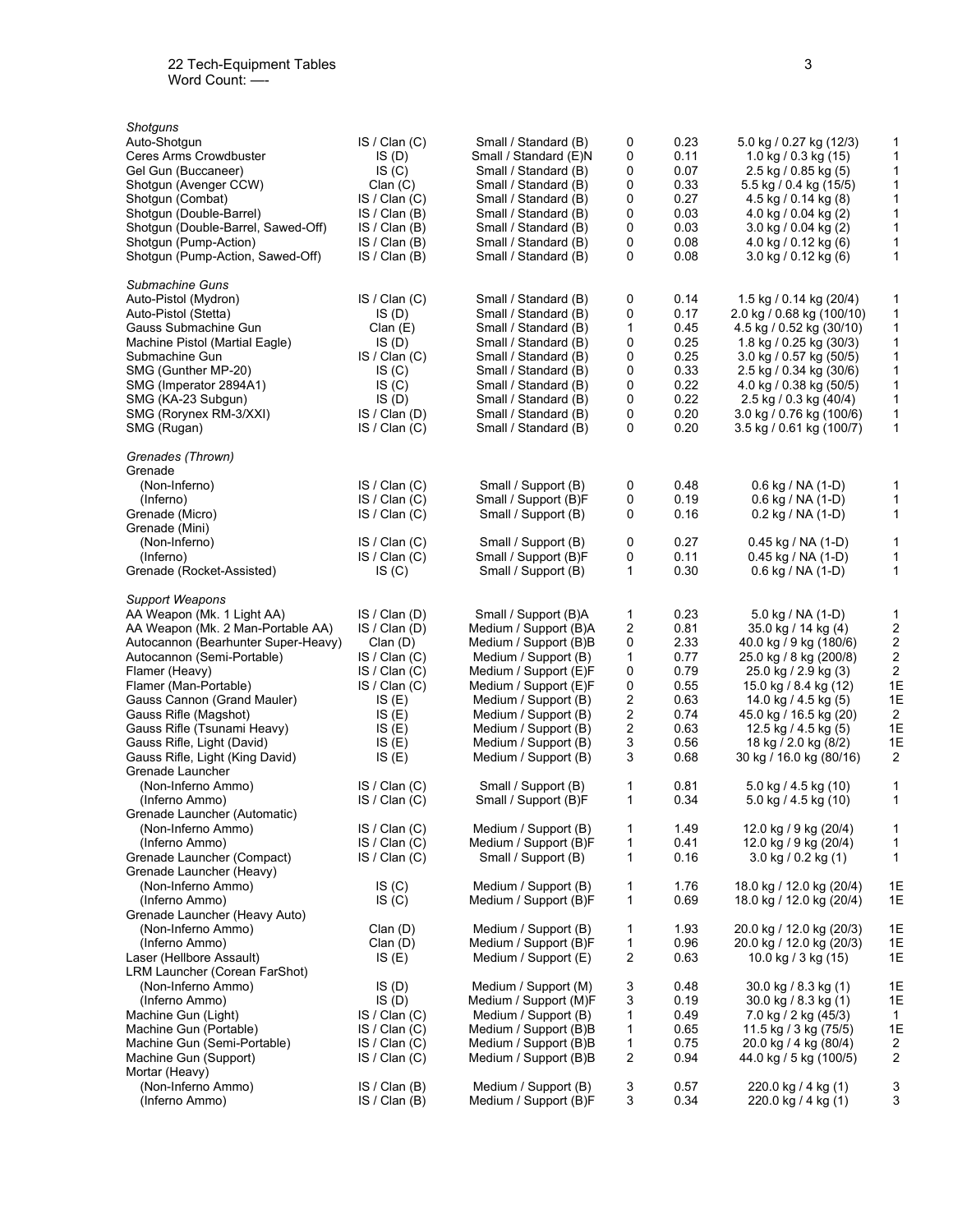| Mortar (Light)                                                                                                                            |               |                       |                         |      |                           |                                            |
|-------------------------------------------------------------------------------------------------------------------------------------------|---------------|-----------------------|-------------------------|------|---------------------------|--------------------------------------------|
| (Non-Inferno Ammo)                                                                                                                        | IS / Clan(B)  | Medium / Support (B)  | 1                       | 0.53 | 50.0 kg / 2 kg (1)        | 2                                          |
| (Inferno Ammo)                                                                                                                            | IS / Clan(B)  | Medium / Support (B)F | 1                       | 0.26 | 50.0 kg / 2 kg (1)        | 2                                          |
| <b>MRM Launcher</b>                                                                                                                       |               |                       |                         |      |                           |                                            |
| (Non-Inferno Ammo)                                                                                                                        | IS(D)         | Medium / Support (M)  | 2                       | 0.53 | $30.0$ kg / 5 kg (1)      | $\mathbf{1}$                               |
| (Inferno Ammo)                                                                                                                            | IS(D)         | Medium / Support (M)F | $\overline{2}$          | 0.26 | $30.0$ kg $/5$ kg $(1)$   | $\mathbf{1}$                               |
| Needler, Support (Firedrake)                                                                                                              | IS(D)         | Medium / Support (B)F | $\mathbf{1}$            | 1.20 | 25 kg / 3 kg (30/3)       | $\boldsymbol{2}$                           |
| Particle Cannon (Semi-Portable)                                                                                                           | IS / Clan (D) | Medium / Support (E)  | 2                       | 0.72 | 40.0 kg / 3 kg (25)       | $\boldsymbol{2}$                           |
| Particle Cannon (Support)*                                                                                                                | IS / Clan (D) | Medium / Support (E)  | 3                       | 1.58 | 1,800.0 kg / 25 kg (150)  | 5                                          |
| Plasma Rifle, Man-Portable                                                                                                                | IS(E)         | Medium / Support (E)F | $\overline{\mathbf{c}}$ | 1.58 | 30 kg / 18 kg (10)        | 1E                                         |
| Pulse Laser (Dragonsbane Disp.)                                                                                                           | IS(E)         | Medium / Support (E)  | 3                       | 0.16 | 7.0 kg / NA (1-D)         | 1E                                         |
| Recoilless Rifle (Heavy)                                                                                                                  |               |                       |                         |      |                           |                                            |
| (Non-Inferno Ammo)                                                                                                                        | IS / Clan(C)  | Medium / Support (B)  | $\overline{c}$          | 0.57 | 60.0 kg / 4 kg (1)        | 3                                          |
| (Inferno Ammo)                                                                                                                            | IS / Clan(C)  | Medium / Support (B)F | $\overline{2}$          | 0.34 | 60.0 kg / 4 kg (1)        | 3                                          |
| Recoilless Rifle (Light)                                                                                                                  |               |                       |                         |      |                           |                                            |
| (Non-Inferno Ammo)                                                                                                                        | IS / Clan(C)  | Small / Support (B)   | 2                       | 0.48 | $8.0$ kg $/ 0.6$ kg $(1)$ | 1E                                         |
| (Inferno Ammo)                                                                                                                            | IS / Clan(C)  | Small / Support (B)F  | $\overline{2}$          | 0.19 | $8.0$ kg $/ 0.6$ kg $(1)$ | 1E                                         |
| Recoilless Rifle (Medium)                                                                                                                 |               |                       |                         |      |                           |                                            |
| (Non-Inferno Ammo)                                                                                                                        | IS / Clan(C)  | Medium / Support (B)  | 2                       | 0.53 | 32.0 kg / 2 kg (1)        | 2                                          |
| (Inferno Ammo)                                                                                                                            | IS / Clan (C) | Medium / Support (B)F | 2                       | 0.26 | 32.0 kg / 2 kg (1)        | $\sqrt{2}$                                 |
| Rocket Launcher (LAW)                                                                                                                     | IS / Clan(C)  | Small / Support (M)   | $\overline{2}$          | 0.53 | 4.0 kg / NA (1-D)         | $\mathbf{1}$                               |
| Rocket Launcher (V-LAW)                                                                                                                   | IS / Clan (C) | Small / Support (M)   | $\mathbf{1}$            | 0.48 | 2.2 kg / NA (1-D)         | $\mathbf{1}$                               |
| SRM Launcher (Standard, Two-Shot)                                                                                                         |               |                       |                         |      |                           |                                            |
| (Non-Inferno Ammo)                                                                                                                        | IS / Clan(C)  | Medium / Support (M)  | $\overline{c}$          | 1.14 | 30.0 kg / 20 kg (2)       | 1E                                         |
| (Inferno Ammo)                                                                                                                            | IS / Clan(C)  | Medium / Support (M)F | $\overline{2}$          | 0.68 | 30.0 k / 20 kg (2)        | 1E                                         |
| SRM Launcher (Heavy)                                                                                                                      |               |                       |                         |      |                           |                                            |
| (Non-Inferno Ammo)                                                                                                                        | IS / Clan(C)  | Medium / Support (M)  | $\sqrt{2}$              | 0.57 | 20.0 kg / 18 kg (1)       | 1E                                         |
| (Inferno Ammo)                                                                                                                            | IS / Clan(C)  | Medium / Support (M)F | 2                       | 0.34 | 20.0 kg / 18 kg (1)       | 1E                                         |
| SRM Launcher (Light)                                                                                                                      |               |                       |                         |      |                           |                                            |
| (Non-Inferno Ammo)                                                                                                                        | IS / Clan(C)  | Medium / Support (M)  | 2                       | 0.57 | 10.0 kg / 9 kg $(2)$      | 1                                          |
| (Inferno Ammo)                                                                                                                            | IS / Clan(C)  | Medium / Support (M)F | 2                       | 0.34 | 10.0 kg / 9 kg (2)        | $\mathbf{1}$                               |
| Support Laser                                                                                                                             | IS / Clan (D) | Medium / Support (E)  | 3                       | 0.84 | 72.0 kg / 3 kg (15)       |                                            |
| Support Laser (ER, IS)                                                                                                                    | IS(E)         | Medium / Support (E)  | 4                       | 0.84 | 110.0 kg / 3 kg (10)      | $\begin{array}{c} 2 \\ 2 \\ 2 \end{array}$ |
| Support Laser (ER, Clan)                                                                                                                  | Clan(F)       | Medium / Support (E)  | 4                       | 1.05 | 100.0 kg / 3 kg (10)      |                                            |
| Support Laser (ER Heavy, IS)                                                                                                              | IS(E)         | Medium / Support (E)  | 6                       | 1.05 | 250.0 kg / 3 kg (7)       | $\overline{\mathbf{4}}$                    |
| Support Laser (ER Heavy, Clan)                                                                                                            | Clan(F)       | Medium / Support (E)  | 7                       | 1.26 | 240.0 kg / 3 kg (7)       | 3                                          |
| Support Laser (ER, Semi-Portable)                                                                                                         | Clan(F)       | Medium / Support (E)  | 3                       | 0.70 | 25.0 kg / 3 kg (15)       | $\overline{\mathbf{c}}$                    |
| Support Laser (Heavy)                                                                                                                     | IS / Clan (D) | Medium / Support (E)  | 5                       | 1.47 | 300.0 kg / 3 kg (7)       | 3                                          |
| Support Laser (Heavy, Semi-Portable)                                                                                                      | Clan(F)       | Medium / Support (E)  | 3                       | 1.05 | 150.0 kg / 3 kg (10)      | $\ensuremath{\mathsf{3}}$                  |
| Support Laser (Semi-Portable)                                                                                                             | IS / Clan (D) | Medium / Support (E)  | 3                       | 0.61 | 40.0 kg / 3 kg (21)       | $\overline{c}$                             |
| Support Laser (Ultra-Heavy)                                                                                                               | Clan(F)       | Medium / Support (E)  | 5                       | 1.72 | 250.0 kg / 3 kg (5)       | 4                                          |
| <b>Support Pulse Laser</b>                                                                                                                | IS / Clan (E) | Medium / Support (E)B | 3                       | 0.81 | 150.0 kg / 3 kg (21/4)    | $\overline{\mathbf{c}}$                    |
| Support Pulse Laser (Heavy)                                                                                                               | IS / Clan(E)  | Medium / Support (E)B | 4                       | 0.98 | 300.0 kg / 3 kg (18/3)    | $\overline{4}$                             |
| Support Pulse Laser (Semi-Portable)                                                                                                       | Clan(F)       | Medium / Support (E)  | 2                       | 0.55 | 40.0 kg / 3 kg (25/2)     | 2                                          |
| * The Support Particle Cannon may only be employed by Motorized/Mechanized (Tracked) infantry platoons; reduces platoon to 2 MP if faster |               |                       |                         |      |                           |                                            |

A = Anti-Air capable; B = Burst-Fire Capable; F = Flame-based weapon; N = Non-Penetrating Weapon

#### **<<<End Table>>>**

# <<<br />begin table>>>

| <<<br>seque transport <                       |      |
|-----------------------------------------------|------|
| <b>Conventional Infantry Weapons BV Table</b> |      |
| Weapon                                        | BV   |
| <b>Archaic Weapons</b>                        |      |
| Bow (Compound)                                | 0.01 |
| Bow (Daikyu)                                  | 0.01 |
| Bow (Longbow)                                 | 0.01 |
| Bow (Shortbow)                                | 0    |
| Bow (Hankyu)                                  | 0    |
| Club (Blackjack/Sap)                          | 0.05 |
| Club (Club/Improvised)                        | 0.02 |
| Club (Vibro-Mace)                             | 0.24 |
| Crossbow (Basic)                              | 0.01 |
| Crossbow (Heavy)                              | 0.02 |
| Blade (Axe)                                   | 0.10 |
| Blade (Bokken)                                | 0.04 |
| Blade (Dao)                                   | 0.04 |
| Blade (Carbon-Reinforced Nails)               | 0.02 |
| Blade (Hatchet/Tomahawk)                      | 0.04 |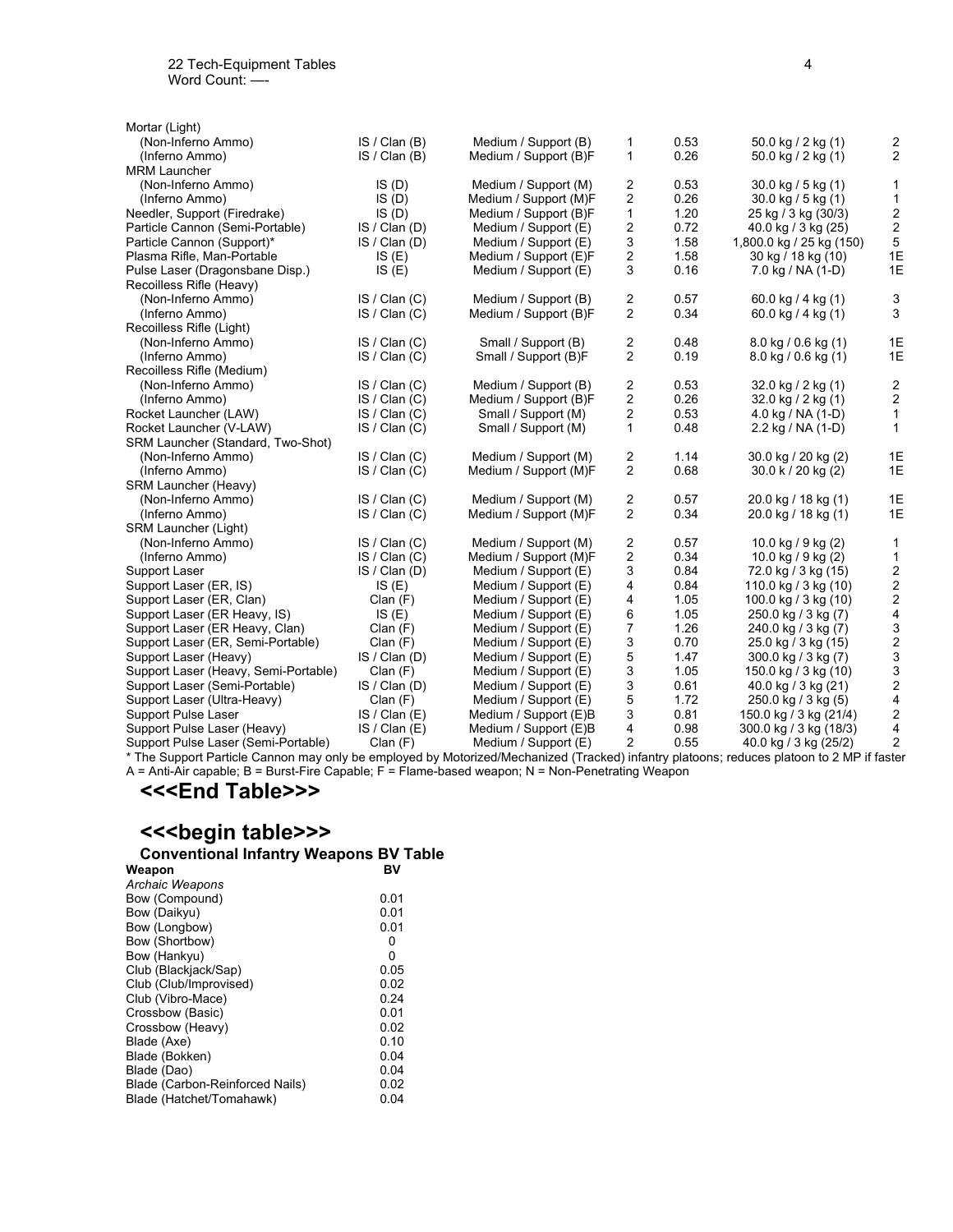| Blade (Katana/Scimitar)                | 0.06      |
|----------------------------------------|-----------|
| Blade (Knife/Dagger/Bayonet)           | 0.02      |
| Blade (No-Dachi)                       | 0.05      |
| Blade (Sword)                          | 0.06      |
| Blade (Wakizashi)                      | 0.02      |
| Blade (Vibro-axe)                      | 0.39      |
| Blade (Vibro-blade)                    | 0.19      |
| Blade (Vibro-katana)                   | 0.29      |
| Blade (Vibro-sword, IS)                | 0.29      |
| Blade (Vibro-sword, Clan)              | 0.34      |
| Nunchaku                               | 0.02      |
| Staff                                  | 0.04      |
| Staff (Pole Arm)                       | 0.04      |
| Staff (Stun Staff, Single-End)         | 0.06      |
| Staff (Stun Staff, Double-End)         | 0.06      |
| Stunstick                              | 0.06      |
| Stunstick (Mini)                       | 0.05      |
| Thrown (Dart)                          | 0         |
| Thrown (Hatchet/Tomahawk)              | 0.01      |
| Thrown (Knife)                         | 0         |
| Thrown (Spear)                         | 0.01      |
| Thrown (Shuriken)                      | 0         |
| Whip                                   | 0.05      |
| Whip (Monowire)                        | 0.32      |
| Whip (Medusa)                          | 0.15      |
| Whip (Neural Lash)                     | 0.08      |
| Whip (Neural Whip)                     | 0.08      |
| Pistols                                |           |
| Auto-Pistol                            | 0.19      |
| Auto-Pistol (Hawk Eagle)               | 0.25      |
| Auto-Pistol (Magnum)                   | 0.19      |
| Auto-Pistol (M&G)                      | 0.16      |
| Auto-Pistol (Nambu)                    | 0.19      |
| Auto-Pistol (Serrek 7875D)             | 0.15      |
| Auto-Pistol (Sternsnacht Python)       | 0.26      |
| Dart Gun                               | 0.01      |
| <b>Flare Pistol</b>                    | 0.08      |
| Gauss Pistol                           | 0.13      |
| Gauss Pistol (Hold-Out [Mandrake])     | 0.02      |
| Gyrojet Pistol                         | 0.04      |
| Gyrojet Pistol (Coventry Handrocket)   | 0.43      |
| Gyrojet Pistol (Hold-Out)              | 0.04      |
| Harpoon Gun (Pequod Mk. I)             | 0.02      |
| Laser Pistol                           | 0.64      |
| Laser Pistol (Blazer)                  | 0.79      |
| Laser Pistol (ER)                      | 0.61      |
| Laser Pistol (Hold-Out)                | 0.13      |
| Laser Pistol (Hold-Out [White Dwarf])  | 0.02      |
| Laser Pistol (Nakjima)                 | 0.55      |
| Laser Pistol (Sunbeam)                 | 0.86      |
| Laser Pistol (Sunbeam Nova)            | 0.24      |
| Needler Pistol                         | 0.21      |
| Needler Pistol (Hold-Out)              | 0.10      |
| Needler Pistol (M&G Flechette)         | 0.10      |
| Needler Pistol (Sea Eagle)             | 0.10      |
| Paint Gun (LGB-46R)<br>Pistol (Flamer) | 0<br>0.31 |
| Pistol (Hold-Out)                      | 0.03      |
| Pistol (Makeshift)                     | 0.02      |
| Pistol (TK Enforcer Semi-Automatic)    | 0.18      |
| Pistol (Spitball Gas Weapon)           | 0         |
| Pistol (Sternsnacht Heavy [Claymore])  | 0.08      |
| Pulse Laser Pistol (Clan)              | 0.61      |
| Pulse Laser Pistol (IS)                | 0.13      |
| Revolver                               | 0.16      |
| Revolver (Magnum)                      | 0.17      |
| Sonic Stunner                          | 0.06      |
| Tranq Gun                              | 0.13      |
|                                        |           |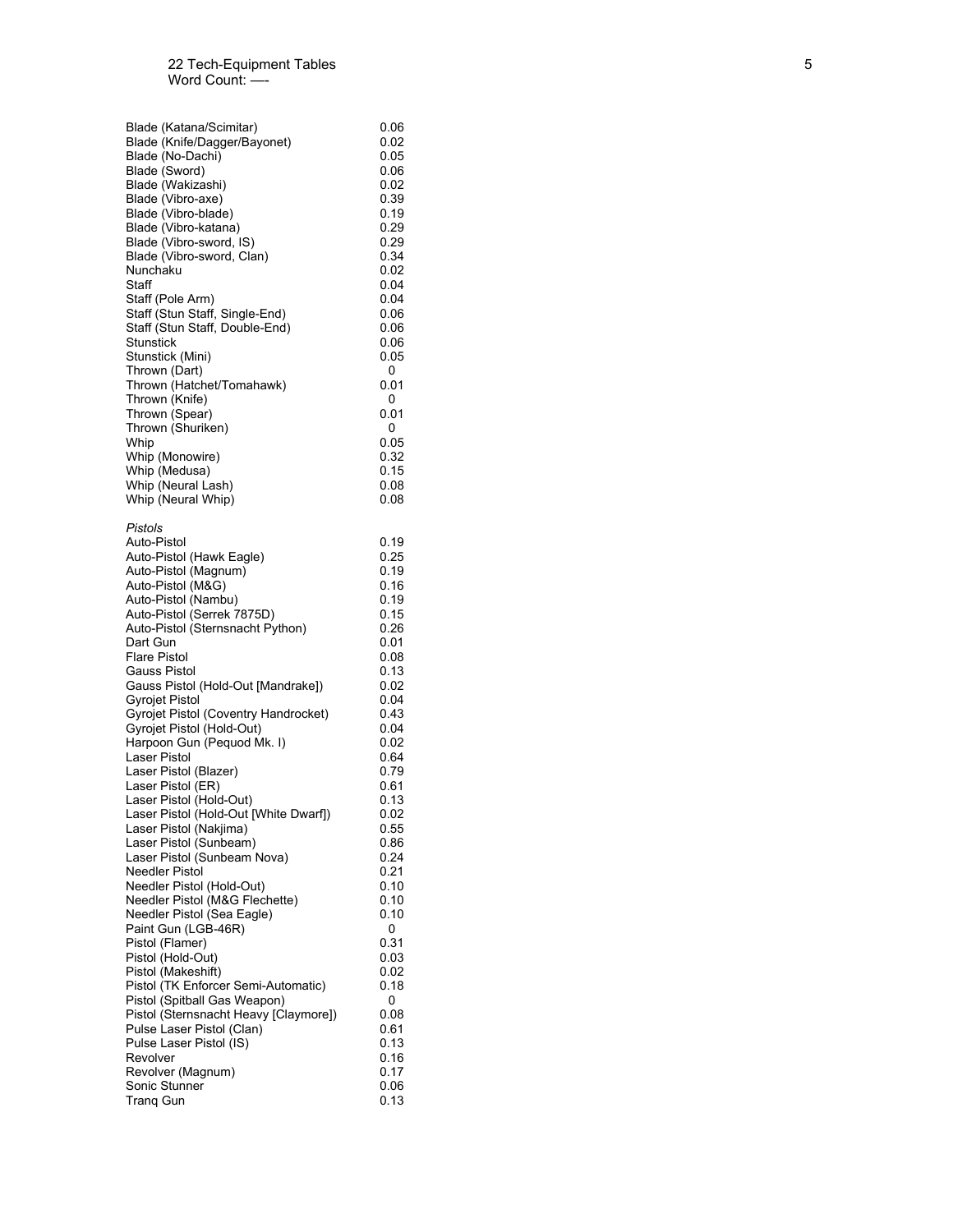| Rifles                                  |              |
|-----------------------------------------|--------------|
| Auto-Rifle                              | 1.59         |
| Elephant Gun                            | 0.34         |
| Gauss Rifle (Thunderstroke)             | 0.79         |
| Gauss Rifle (Thunderstroke II)          | 2.71         |
| Gyroslug Carbine                        | 0.86         |
| Gyroslug Carbine (Star King)            | 1.07         |
| Gyroslug Rifle                          | 1.07         |
| Gyrojet Gun (Heavy)                     | 1.07         |
| Gyrojet Rifle                           | 1.07         |
| Harpoon (Pequod Mk. 2)                  | 0.18         |
| Laser Rifle                             | 1.43         |
| Laser Rifle (Blazer)                    | 1.79         |
| Laser Rifle (Ebony Assault)             | 1.07         |
| Laser Rifle (ER)                        | 2.01         |
| Laser Rifle (ER, Starfire)              | 2.01         |
| Laser Rifle (Federated-Barrett M61A)    | 3.83         |
| Laser Rifle (Intek)                     | 1.51         |
| Laser Rifle (Magna)                     | 1.33         |
| Laser Rifle (Marx XX)                   | 1.86         |
| Laser Rifle (Mauser 960 Assault Sys.)   | 4.75         |
| Laser Rifle (Mauser 1200 LSS)           | 5.32         |
| Laser Rifle (Mauser IIC)                |              |
| (Non-Inferno)                           | 9.82         |
| (Inferno)                               | 6.45         |
| Laser Rifle (Maxell PL-10)              | 1.33         |
| Needler Rifle                           | 0.21         |
| Needler Rifle (Shredder Heavy)          | 0.31         |
| Needler Rifle (M&G Flechette)           | 0.10         |
| Pulse Laser Rifle (Clan)                | 1.69         |
| Pulse Laser Rifle (IS)                  | 0.76         |
| Rifle (Bolt-Action)                     | 0.43         |
| Rifle (Federated-Barrett M42B)          | 3.12         |
| Rifle (Federated Long)                  | 1.07         |
| Rifle (Imperator AX-22 Assault)         | 1.59         |
| Rifle (M&G G-150)                       | 1.64         |
| Rifle (Makeshift)                       | 0.09         |
| Rifle (Minolta 9000 Adv. Sniper Sys.)   | 1.79         |
| Rifle (Radium Sniper)                   | 2.58         |
| Rifle (Sniper)                          | 0.92         |
| Rifle (TK Assault)                      | 1.34         |
| Rifle (Zeus Heavy)                      | 0.67         |
|                                         |              |
| Shotguns                                |              |
| Auto-Shotgun                            | 0.21         |
| Ceres Arms Crowdbuster                  | 0.10         |
| Gel Gun (Buccaneer)                     | 0.06         |
| Shotgun (Avenger CCW)                   | 0.30         |
| Shotgun (Combat)                        | 0.25         |
| Shotgun (Double-Barrel)                 | 0.03         |
| Shotgun (Double-Barrel, Sawed-Off)      | 0.03         |
| Shotgun (Pump-Action)                   | 0.07         |
| Shotgun (Pump-Action, Sawed-Off)        | 0.07         |
|                                         |              |
| Submachine Guns<br>Auto-Pistol (Mydron) | 0.13         |
| Auto-Pistol (Stetta)                    |              |
| Gauss Submachine Gun                    | 0.16<br>1.38 |
| Machine Pistol (Martial Eagle)          |              |
| Submachine Gun                          | 0.23<br>0.23 |
| SMG (Gunther MP-20)                     | 0.30         |
| SMG (Imperator 2894A1)                  | 0.20         |
| SMG (KA-23 Subgun)                      | 0.20         |
| SMG (Rorynex RM-3/XXI)                  | 0.18         |
| SMG (Rugan)                             | 0.18         |
|                                         |              |
| <b>/Th</b><br>1.0011111                 |              |

*Grenades (Thrown)* Grenade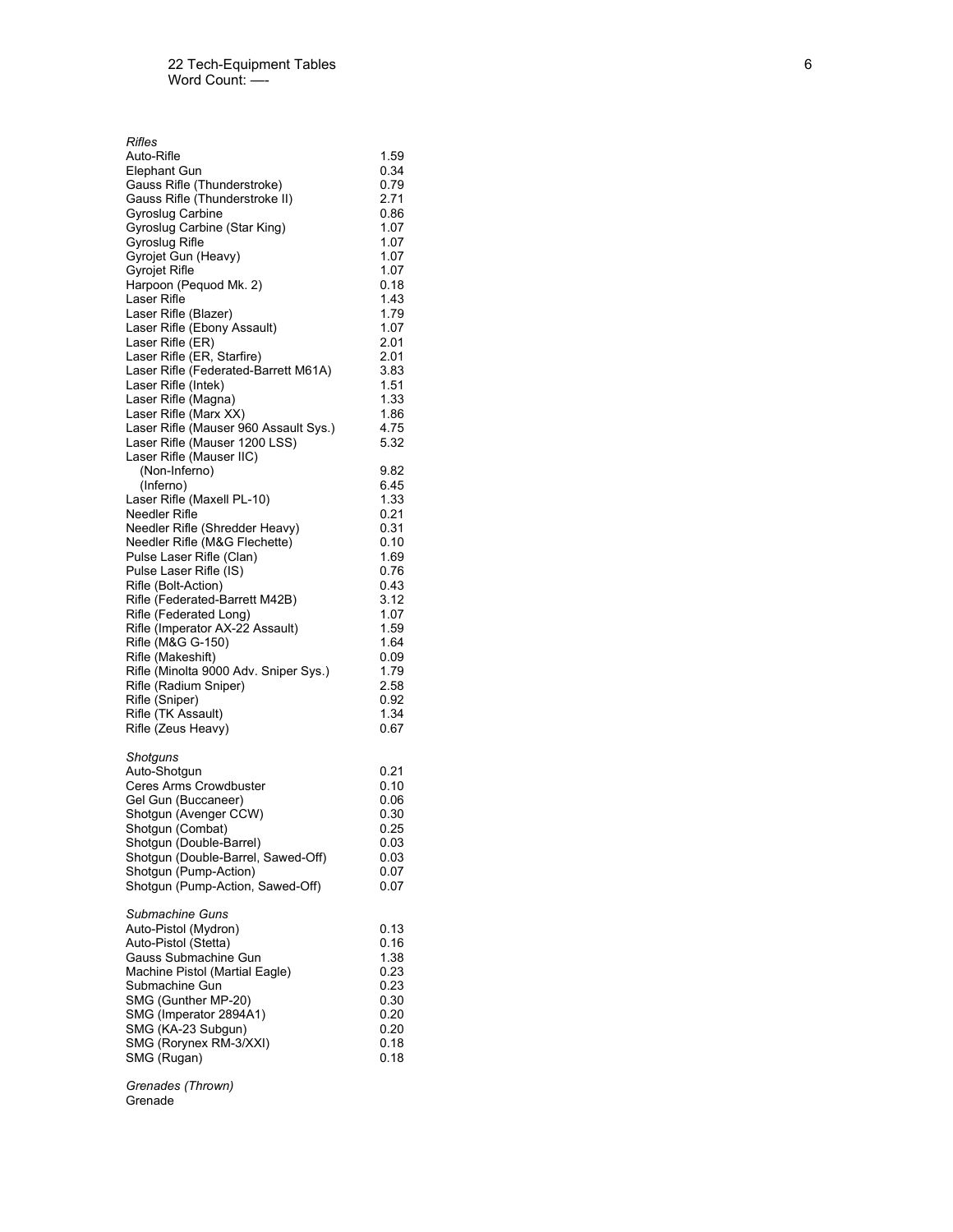| Rocket Launcher (V-LAW)<br>SRM Launcher (Standard, Two-Shot)<br>(Non-Inferno Ammo)<br>(Inferno Ammo)                                                                                                                                     | 1.47<br>5.83<br>3.48                                  |
|------------------------------------------------------------------------------------------------------------------------------------------------------------------------------------------------------------------------------------------|-------------------------------------------------------|
| Recoilless Rifle (Medium)<br>(Non-Inferno Ammo)<br>(Inferno Ammo)<br>Rocket Launcher (LAW)                                                                                                                                               | 2.71<br>1.33<br>2.71                                  |
| Recoilless Rifle (Light)<br>(Non-Inferno Ammo)<br>(Inferno Ammo)                                                                                                                                                                         | 2.45<br>0.97                                          |
| Recoilless Rifle (Heavy)<br>(Non-Inferno Ammo)<br>(Inferno Ammo)                                                                                                                                                                         | 2.91<br>1.74                                          |
| (Non-Inferno Ammo)<br>(Inferno Ammo)<br>Needler, Support (Firedrake)<br>Particle Cannon (Semi-Portable)<br>Particle Cannon (Support)*<br>Plasma Rifle, Man-Portable<br>Pulse Laser (Dragonsbane Disp.)                                   | 2.71<br>1.33<br>6.13<br>3.68<br>11.32<br>8.08<br>0.82 |
| (Non-Inferno Ammo)<br>(Inferno Ammo)<br>MRM Launcher                                                                                                                                                                                     | 1.62<br>0.79                                          |
| Mortar (Heavy)<br>(Non-Inferno Ammo)<br>(Inferno Ammo)<br>Mortar (Light)                                                                                                                                                                 | 4.09<br>2.44                                          |
| (Non-Inferno Ammo)<br>(Inferno Ammo)<br>Machine Gun (Light)<br>Machine Gun (Portable)<br>Machine Gun (Semi-Portable)<br>Machine Gun (Support)                                                                                            | 3.44<br>1.36<br>1.50<br>1.99<br>2.29<br>4.80          |
| Grenade Launcher (Heavy Auto)<br>(Non-Inferno Ammo)<br>(Inferno Ammo)<br>Laser (Hellbore Assault)<br>LRM Launcher (Corean FarShot)                                                                                                       | 5.90<br>2.93<br>3.22                                  |
| Grenade Launcher (Heavy)<br>(Non-Inferno Ammo)<br>(Inferno Ammo)                                                                                                                                                                         | 5.38<br>2.11                                          |
| (Inferno Ammo)<br>Grenade Launcher (Automatic)<br>(Non-Inferno Ammo)<br>(Inferno Ammo)<br>Grenade Launcher (Compact)                                                                                                                     | 1.04<br>4.55<br>1.25<br>0.49                          |
| Gauss Rifle (Magshot)<br>Gauss Rifle (Tsunami Heavy)<br>Gauss Rifle, Light (David)<br>Gauss Rifle, Light (King David)<br>Grenade Launcher<br>(Non-Inferno Ammo)                                                                          | 3.78<br>3.22<br>4.01<br>4.87<br>2.48                  |
| <b>Support Weapons</b><br>AA Weapon (Mk. 1 Light AA)<br>AA Weapon (Mk. 2 Man-Portable AA)<br>Autocannon (Bearhunter Super-Heavy)<br>Autocannon (Semi-Portable)<br>Flamer (Heavy)<br>Flamer (Man-Portable)<br>Gauss Cannon (Grand Mauler) | 0.70<br>4.14<br>2.13<br>2.35<br>0.72<br>0.50<br>3.22  |
| Grenade (Mini)<br>(Non-Inferno)<br>(Inferno)<br>Grenade (Rocket-Assisted)                                                                                                                                                                | 0.25<br>0.10<br>0.92                                  |
| (Non-Inferno)<br>(Inferno)<br>Grenade (Micro)                                                                                                                                                                                            | 0.44<br>0.17<br>0.15                                  |